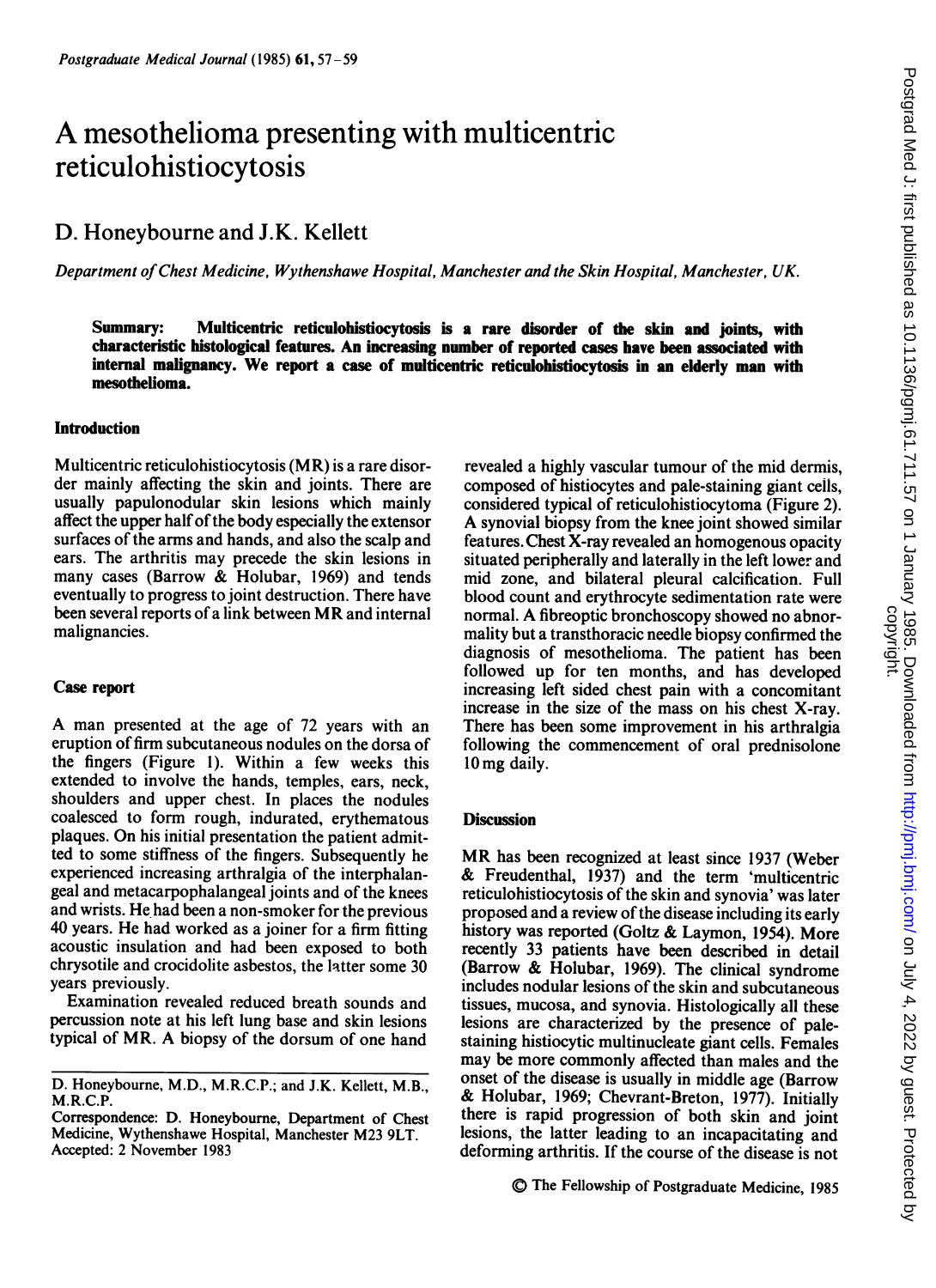

Figure <sup>I</sup> Subcutaneous nodules of multicentric reticulohistiocytosis in the fingers.

interrupted by malignancy, the condition appears to undergo spontaneous remission within a few years in most cases.

The presentation of MR in our patient is atypical in two respects: the relatively late age of onset, and the fact that the arthropathy was always mild. Nevertheless the characteristic histological findings in the synovial biopsy confirm the diagnosis. An association with cardiopulmonary disorders, especially pleural effusions, pulmonary infiltrates and pericarditis has been reported (Fast, 1976).

Concomitant malignancy was found in 5 (15%) of <sup>33</sup> patients with MR (Barrow & Holubar, 1969). Since then, evidence that the disease is positively associated with malignancy has grown and a more recent review described 18 (24%) out of 74 patients with MR as having associated neoplasia (Catterall,

1980). These included one case of bronchial carcinom<br>
oma, the others including carcinoma of stomach  $\leq$ <br>
breast, cervix, colon and ovary. This is the first-<br>
reported association of MP with mass believes oma, the others including carcinoma of stomach breast, cervix, colon and ovary. This is the first  $\mathbb{R}$ is not clear from existing reports whether removal or cure of an underlying malignancy may lead to remission of MR, since most patients with malignancy have succumbed. In at least one patient MR remitted, after removal of a cervical tumour, only to recur a few months later (Catterall, 1980). Prednisolone appears to produce symptomatic improvement of the arthropathy but usually not to affect the overall course. If the skin lesions and arthritis become severe then a trial of cyclophosphamide is justified as a small proportion of cases seem to respond favourably (Hanauer, 1972).